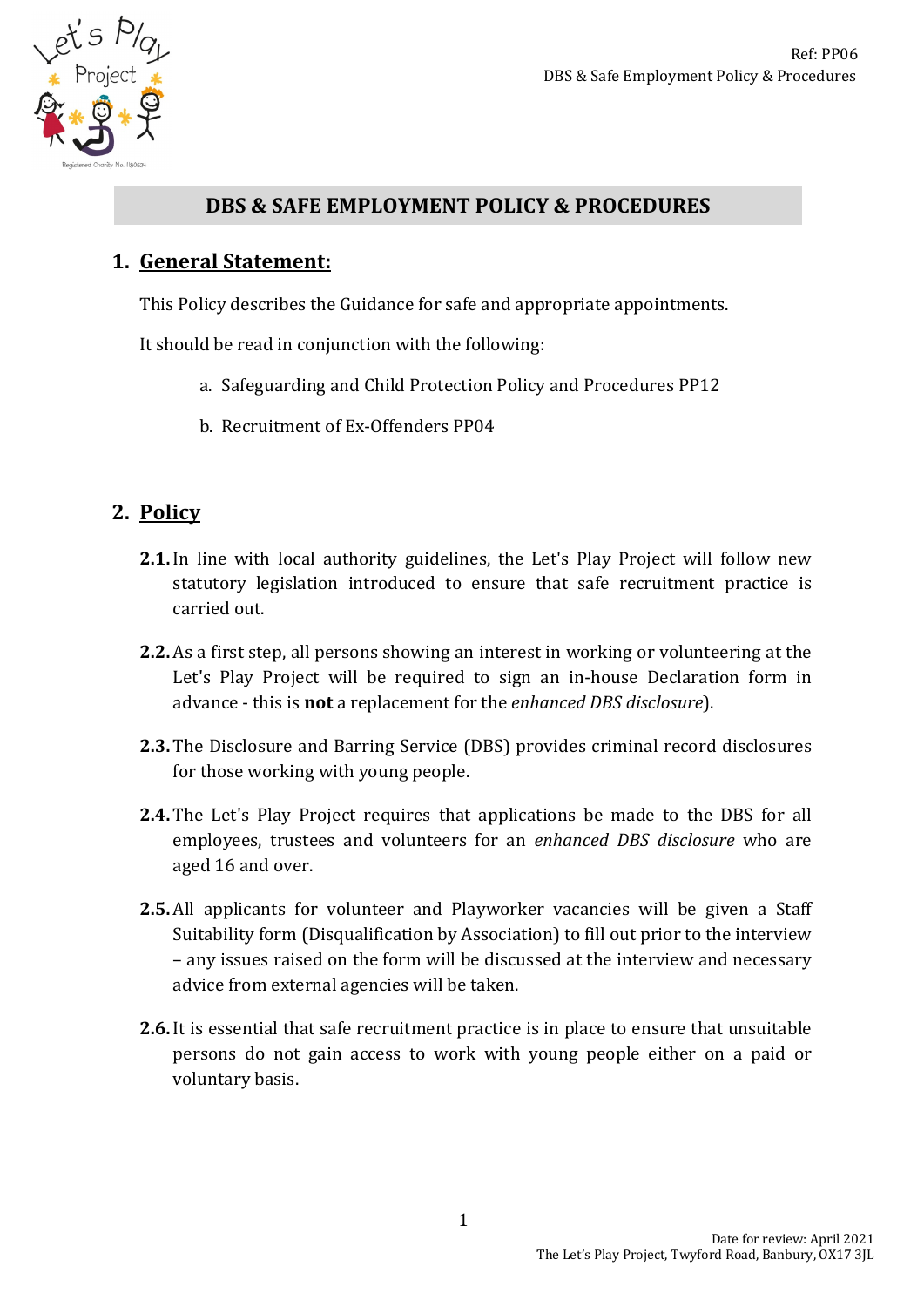

# **3. Procedures**

### **3.1. DBS procedure for employees, trustees, volunteers working with the Let's Play Project:**

- 3.1.1. The Activities Manager (or another senior appointed person) will ask if the new candidate is already signed up to the DBS update service.
- 3.1.2. If they are signed up to the DBS update service, a member of the Core Staff team will carry out a Status check at www.gov.uk/dbs, after viewing the original DBS Certificate and record necessary information as stated in 2.3.
- 3.1.3. If the person is thought to be suitable to join the Let's Play Project, then at the second interview stage they will be asked to bring along documents that are needed for our own *new enhanced DBS disclosure,* this will apply to all persons aged 16 or above who wish to be involved in the Let's Play Project even if a person has an existing *enhanced DBS disclosure* elsewhere (unless they have signed up to the DBS update service).
- 3.1.4. If the existing disclosure highlights 'convictions' or 'other matters,' then a risk assessment is required, and a record kept. In this case refer to the Let's Play Project's own policy regarding the employment of ex-offenders (**PP04**) and as a safeguard, seek advice from the Local Authority for guidelines.
- 3.1.5. Upon return of the DBS form to the new employee, Let's Play will ask for the employee to bring their DBS form into the office, if the new disclosure has 'convictions' or 'other matters' revealed, then the Let's Play Project Activity Manager must carry out a risk assessment (as above). If the employee refuses to bring in their DBS form, we cannot employ them.
- 3.1.6. **No one may work directly with Young People without a current and satisfactory enhanced DBS disclosure which has been applied for through the Let's Play Project unless they are signed up to the online update service.**

### **3.2. DBS Procedure for placement students:**

3.2.1. The Activities Manager (or other senior appointed person) will contact the College Work Placement Officer before the placement student starts their placement at Let's Play to confirm they have a current up to date enhanced DBS.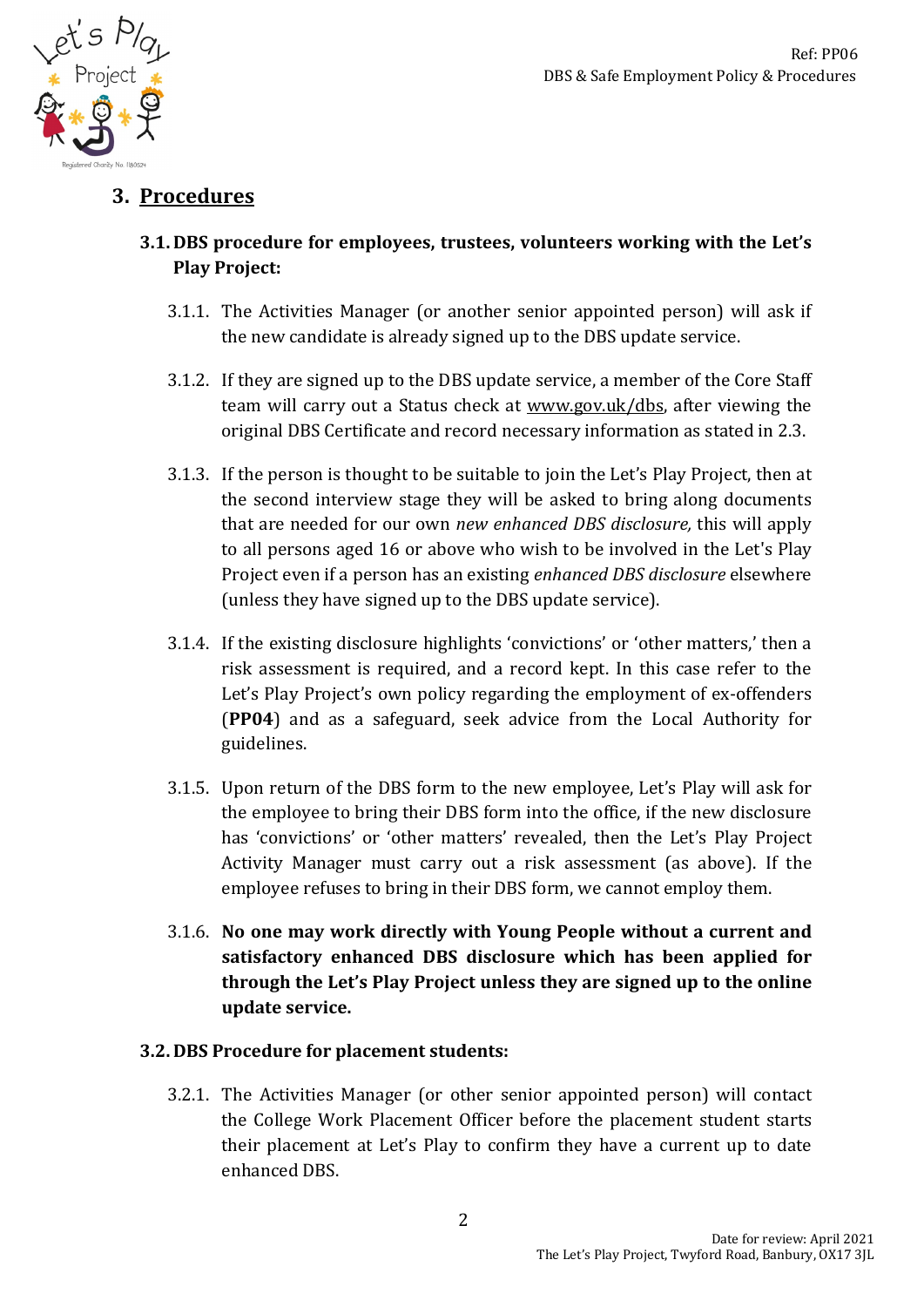

- 3.2.2. The Work Placement Officer will then have to provide a letter to Let's Play detailing:
	- a. Full Name of Placement Student
	- b. Date of Issue on DBS form
	- c. DBS Number

#### **3.3.Recording procedure and tracking**

- 3.3.1. The date the DBS application is sent will be recorded.
- 3.3.2. A follow-up online tracking of the application may be required if there is a delay in its return.
- 3.3.3. The Let's Play Project's in-house tracking form will record details of all enhanced DBS Disclosures, including:
	- a. Full Name
	- b. Date of Issue
	- c. DBS number
	- d. Disclosures 'convictions' or 'other matters'
	- e. Expiry date 3 years from date of issue to be noted (renewal).
- 3.3.4. These will be held in a secure file in the office.
- 3.3.5. The Let's Play Project will renew all enhanced DBS disclosures every 3 years.
- 3.3.6. Further information about DBS checks is available at: <https://www.gov.uk/disclosure-barring-service-check/overview>